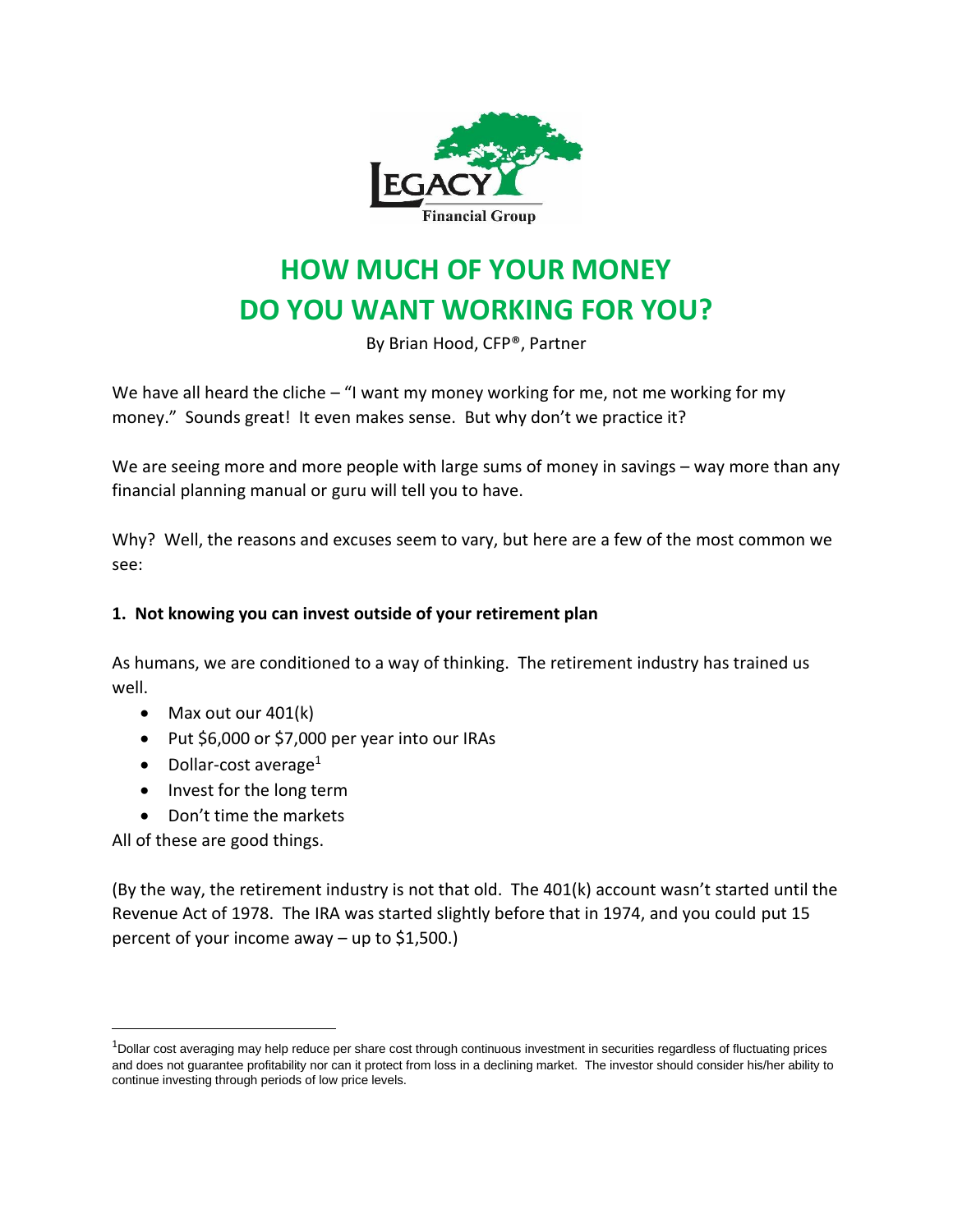Today, the retirement account is commonplace. Very few employers do not offer them as an option, and individuals can always do our own via an IRA or Roth IRA.

But, we don't have an industry to train us for our savings – like the retirement industry. We know retirement accounts are for the long term. That's been beaten into our heads. And IRS penalties keep reminding us if we try to spend our money!

Most of us view our savings as delayed spending. For example, as kids, we are taught – "Johnny save your money for the new bike." At least we used to be taught that, thanks to Mom and Dad.

As opposed to the bike, it's difficult for us to visualize the savings and investments from which we will live off the dividends and gains – or at least we haven't been taught that. Very few Americans have investments outside of their retirement accounts.

# **2. We don't know how to invest in anything outside of our retirement plan**

Even investing within our retirement accounts, we don't realize what we are doing as everything is handled for us. We picked from a short list of options when we signed up and haven't looked at it since. In order to become an investor outside of a retirement plan, we must put real effort into learning and developing skills and discipline – without our Human Resources Department hounding us to sign up.

## **3. Fear of losing our money**

There is an assumption that a lot of people have about investing called zero-sum gain. In order for you to make money, someone else must lose money. So, for every winner, there is an equal loser. This may be true if we are gambling – blackjack, poker, roulette. But, not true in the investment world.

Case in point  $-$  The Dow Jones Industrial Average<sup>2</sup> (a measure of value) started the year 2000 at 10,737.99, then started the year 2020 at 28,538.44. Where did that difference come from? Clearly not a zero-sum gain. The answer is economic growth and inflation.

<sup>&</sup>lt;sup>2</sup> Indices are unmanaged and investors cannot invest directly in an index. Unless otherwise noted, performance of indices do not account for any fees, commissions or other expenses that would be incurred. Returns do not include reinvested dividends.

Definition: The Dow Jones Industrial Average (DJIA) is a price-weighted average of 30 actively traded "blue chip" stocks, primarily industrials, but includes financials and other service-oriented companies. The components, which change from time to time, represent between 15% and 20% of the market value of NYSE stocks.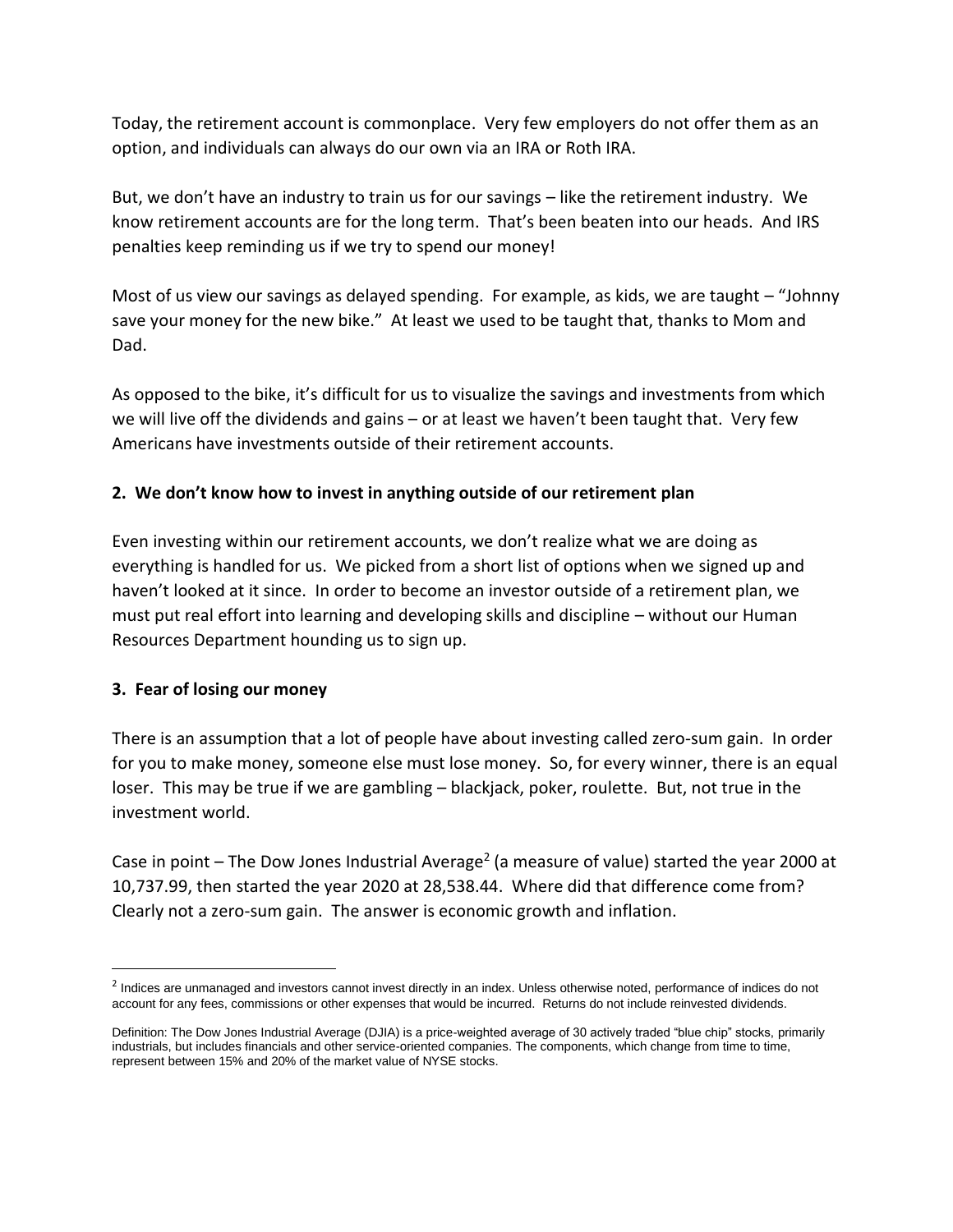#### **4. We don't think we can ever get the money back**

"After I invest, I can't ever get the money back to spend it." Investing in the market should be considered a long-term strategy, but that doesn't mean you can never sell part or all of your investment and withdraw it.

## **5. It's a bad time to invest**

There is always a reason to **not** invest – the market it too high, I don't like the new administration, we are due for a crash, etc.

One thing I think I can get away with saying is – markets are guaranteed to keep crashing. I started investing money for people in 1988, shortly after "the Crash of 1987" – Black Monday. The Dow fell 22.6%. Before the crash, the Dow was at 5,054.

Was it a bad time to invest? Short term, yes, it was. Did you lose money? Only if you sold. And today (January 2021), the Dow is over 30,000 and has crashed many more times – and will continue to in the future.

We are always in a state of waiting for the next crash. Can we do anything about it? Of course, we can. We can dollar-cost average, diversify<sup>3</sup>, rebalance<sup>4</sup> our portfolios, and make sure we have ample cash reserve (just not too much.)

#### **Conclusion**

I think we all know the answers to the five issues, as we are forced to address them. But they all create roadblocks in our minds on our path to becoming wealthy.

So, what is the correct answer to "How much of your money do you want working for you?" The answer should be **"All of it!"** - after our cash balance needs are met.

How much cash reserve should you keep? The textbooks say six to nine months of expenses. Let's be conservative and keep 12 months. Now, let's add in short-term savings goals – such as

<sup>&</sup>lt;sup>3</sup> Diversification does not guarantee a profit or protect against a loss in a declining market. It is a method used to help manage investment risk.

<sup>&</sup>lt;sup>4</sup> Rebalancing/Reallocating can entail transaction costs and tax consequences that should be considered when determining a rebalancing/reallocation strategy.